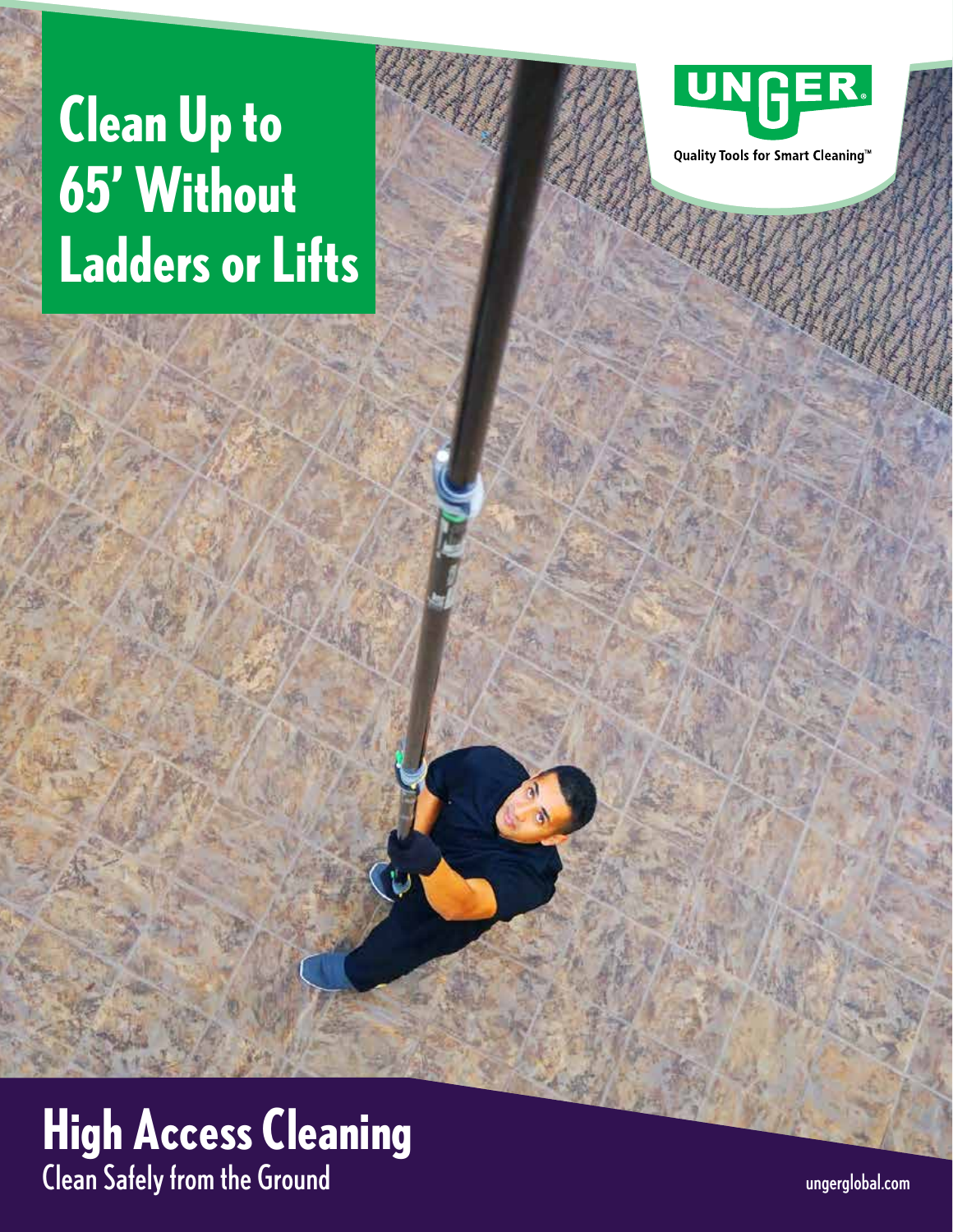# **Eliminate Ladders and Lifts**

Unger has the tools you need for safely dusting and cleaning high access areas. The Unger HiFlo™ nLite® Pole System and our aluminum telescopic poles easily reach trouble areas making ceiling and fixture maintenance a safer, more frequently performed task. All of Unger's poles have ergonomic handles for worker comfort.

#### **The ErgoTec® Locking Cone: Safely Attach Your Tools**

All Unger bulb changing, window and dusting tools are designed to fit onto the patented ErgoTec® Locking Cone.

The locking cone attaches securely to the top of the telescopic pole and prevents tools from becoming loose or falling off while in use.

Fast tool change can be achieved with the quick-release button. This tool adapter comes standard with all Unger aluminum telescopic poles and works on a variety of tool connections.

### **Tool Connections**

#### **Press On**

**Snap In**

Special grooves on the cone ensure a secure fit for the tools.



directly onto Unger telescopic poles.

**Screw On** These tools screw onto the ACME thread of an Unger cone.

#### **Lock On**

Any tool with a hole in  $\frac{1}{\sqrt{2}}$ the handle and " Lock" inscribed on it locks onto the ErgoTec® Locking Cone preventing the tool from twisting or pulling off the pole.





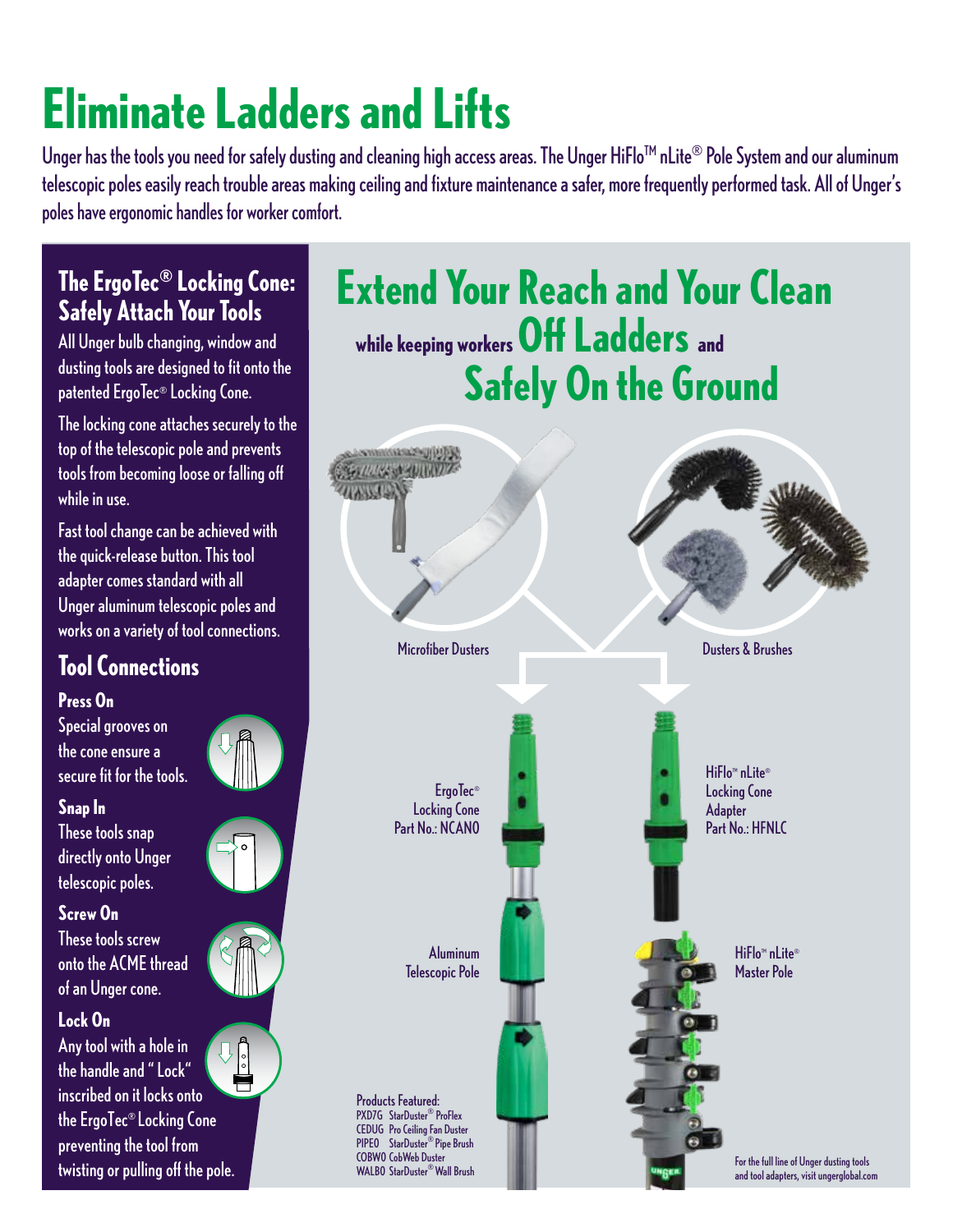## **Easily Reach Up to 65' with the HiFlo™ nLite®**

Unger's line of HiFlom nLite® pole kits and accessories can reach heights of up to 65' making high access cleaning easy to accomplish.

### **Classic Window & Glass Cleaning**

### **Indoor Window & Glass Cleaning**